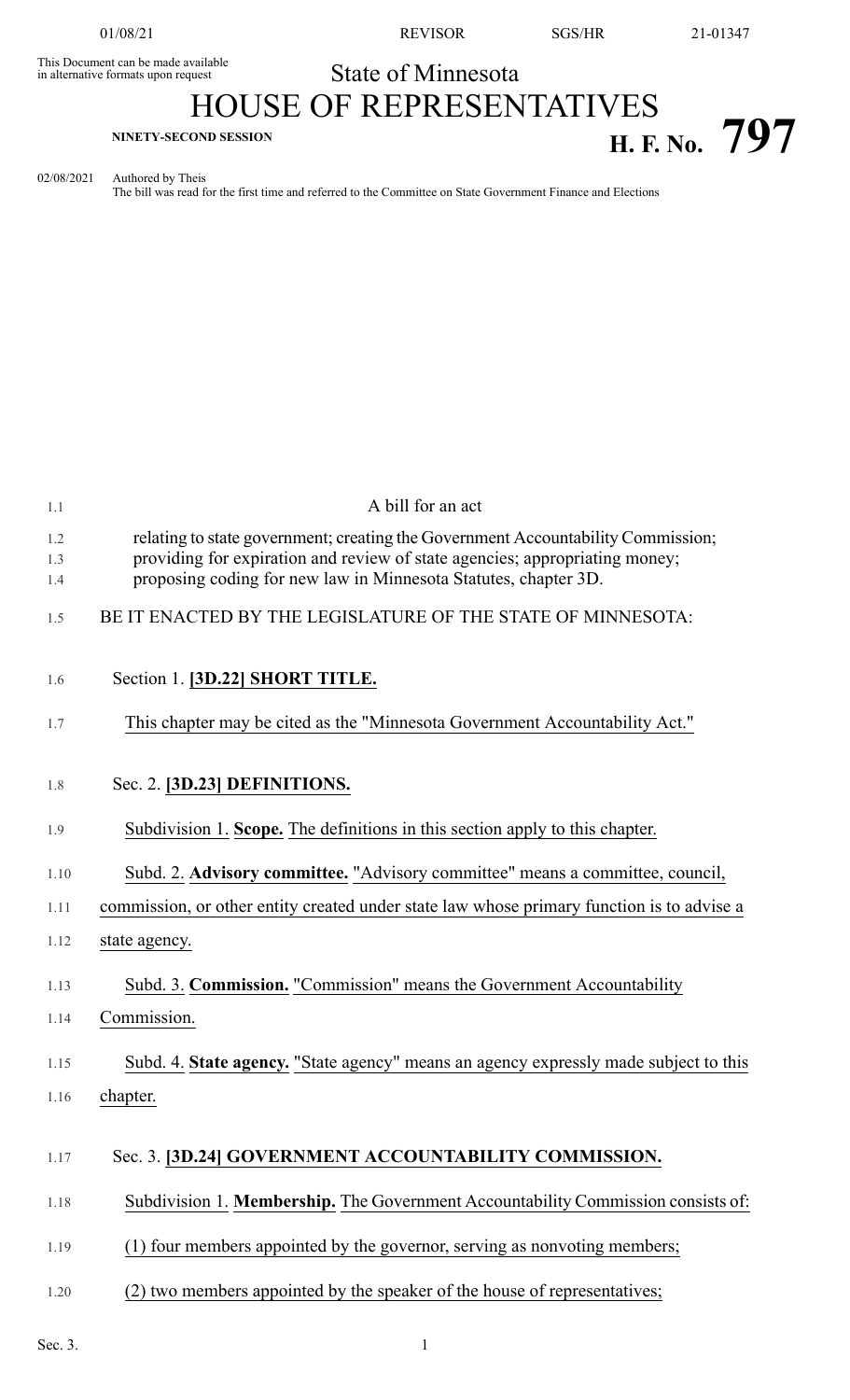| 2.1  | (3) two members appointed by the minority leader of the house of representatives;           |
|------|---------------------------------------------------------------------------------------------|
| 2.2  | (4) two members appointed by the senate majority leader; and                                |
| 2.3  | (5) two members appointed by the senate minority leader.                                    |
| 2.4  | Appointing authorities should consider appointing members with experience in business       |
| 2.5  | operations, mergers, finance, and technology. A legislator may not be a member of the       |
| 2.6  | commission.                                                                                 |
| 2.7  | Subd. 2. Member restrictions. An individual is not eligible for appointment if the          |
| 2.8  | individual or the individual's spouse is:                                                   |
| 2.9  | (1) regulated by a state agency that the commission will review during the term for which   |
| 2.10 | the individual would serve;                                                                 |
| 2.11 | (2) employed by, participates in the management of, or directly or indirectly has more      |
| 2.12 | than a ten percent interest in a business entity or other organization regulated by a state |
| 2.13 | agency the commission will review during the term for which the individual would serve;     |
| 2.14 | or                                                                                          |
| 2.15 | (3) required to register as a lobbyist under chapter 10A because of the person's activities |
| 2.16 | for compensation on behalf of a profession or entity related to the operation of an agency  |
| 2.17 | under review.                                                                               |
| 2.18 | Subd. 3. Removal. Removal of members is governed by section 15.0575. It is cause for        |
| 2.19 | removal of a member from the commission if the member does not have the qualifications      |
| 2.20 | required by subdivision 2 for appointment to the commission at the time of appointment or   |
| 2.21 | does not maintain the qualifications while serving on the commission. The validity of the   |
| 2.22 | commission's action is not affected by the fact that it was taken when a ground for removal |
| 2.23 | of a public member from the commission existed.                                             |
| 2.24 | Subd. 4. Terms. Members serve two-year terms expiring September 1 of each                   |
| 2.25 | odd-numbered year.                                                                          |
| 2.26 | Subd. 5. Limits. Members are subject to the following restrictions:                         |
| 2.27 | (1) after an individual serves four years on the commission, the individual is not eligible |
| 2.28 | for appointment to another term or part of a term; and                                      |
| 2.29 | (2) a member may not serve consecutive terms, and, for purposes of this prohibition, a      |
| 2.30 | member is considered to have served a term only if the member has served more than half     |
| 2.31 | of the term.                                                                                |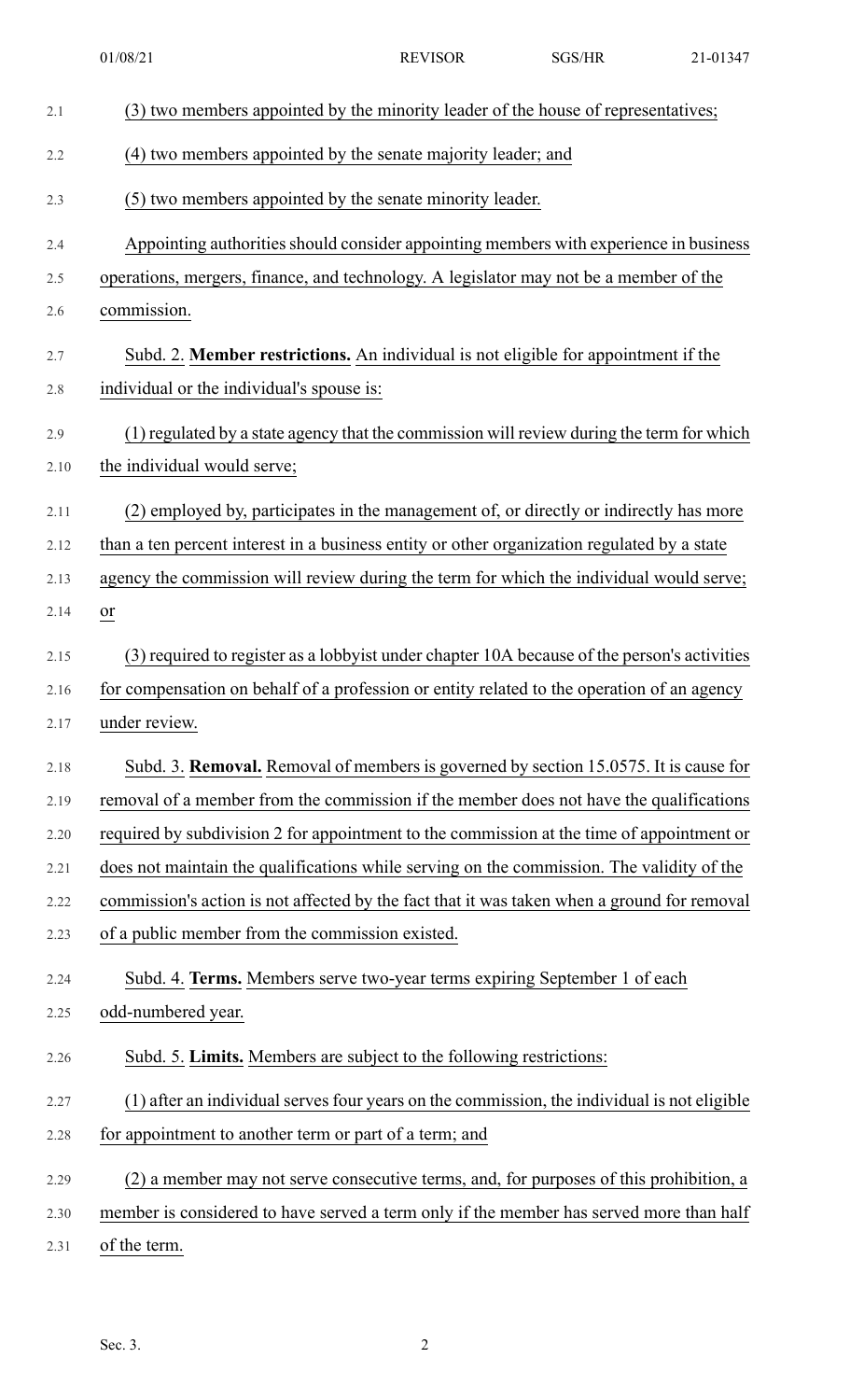| 3.1  | Subd. 6. Appointments. The appointing authorities shall make appointments before            |
|------|---------------------------------------------------------------------------------------------|
| 3.2  | September 1 of each odd-numbered year.                                                      |
| 3.3  | Subd. 7. Vacancies. If a vacancy occurs, the appointing authorities shall appoint a person  |
| 3.4  | to serve for the remainder of the unexpired term in the same manner as the original         |
| 3.5  | appointment.                                                                                |
| 3.6  | Subd. 8. Officers. The commission shall have a chair and vice-chair as presiding officers.  |
| 3.7  | The chair and vice-chair must alternate every two years between a member appointed by       |
| 3.8  | the speaker or minority leader of the house, and a member appointed by the majority or      |
| 3.9  | minority leader of the senate. The chair and vice-chair must be appointed by different      |
| 3.10 | appointing authorities.                                                                     |
| 3.11 | Subd. 9. Quorum; voting. Five voting members of the commission constitute a quorum.         |
| 3.12 | A final action or recommendation may not be made unless approved by a recorded vote of      |
| 3.13 | at least five voting members. All other actions by the commission shall be decided by a     |
| 3.14 | majority of the voting members present and voting.                                          |
| 3.15 | Subd. 10. Compensation. Each member of the commission is entitled to reimbursement          |
| 3.16 | for actual and necessary expenses incurred in performing commission duties as provided      |
| 3.17 | in section 15.0575, subdivision 3. Each member is entitled to reimbursement from funds      |
| 3.18 | appropriated to the commission.                                                             |
|      |                                                                                             |
| 3.19 | Sec. 4. [3D.25] STAFF.                                                                      |
| 3.20 | (a) The commission must employ an executive director to act as the executive head of        |
| 3.21 | the commission. The executive director may employ persons necessary to carry out this       |
| 3.22 | chapter.                                                                                    |
| 3.23 | (b) The commission is in the legislative branch. Upon request of the commission, the        |
| 3.24 | Legislative Coordinating Commission shall provide administrative support.                   |
|      |                                                                                             |
| 3.25 | Sec. 5. [3D.26] RULES.                                                                      |
| 3.26 | The commission may adopt rules necessary to carry out this chapter.                         |
| 3.27 | Sec. 6. [3D.27] AGENCY REPORT TO COMMISSION.                                                |
| 3.28 | Before September 1 of the odd-numbered year before the year in which a state agency         |
| 3.29 | is subject to review, the agency commissioner shall report to the commission:               |
| 3.30 | $(1)$ information regarding the application to the agency of the criteria in section 3D.31; |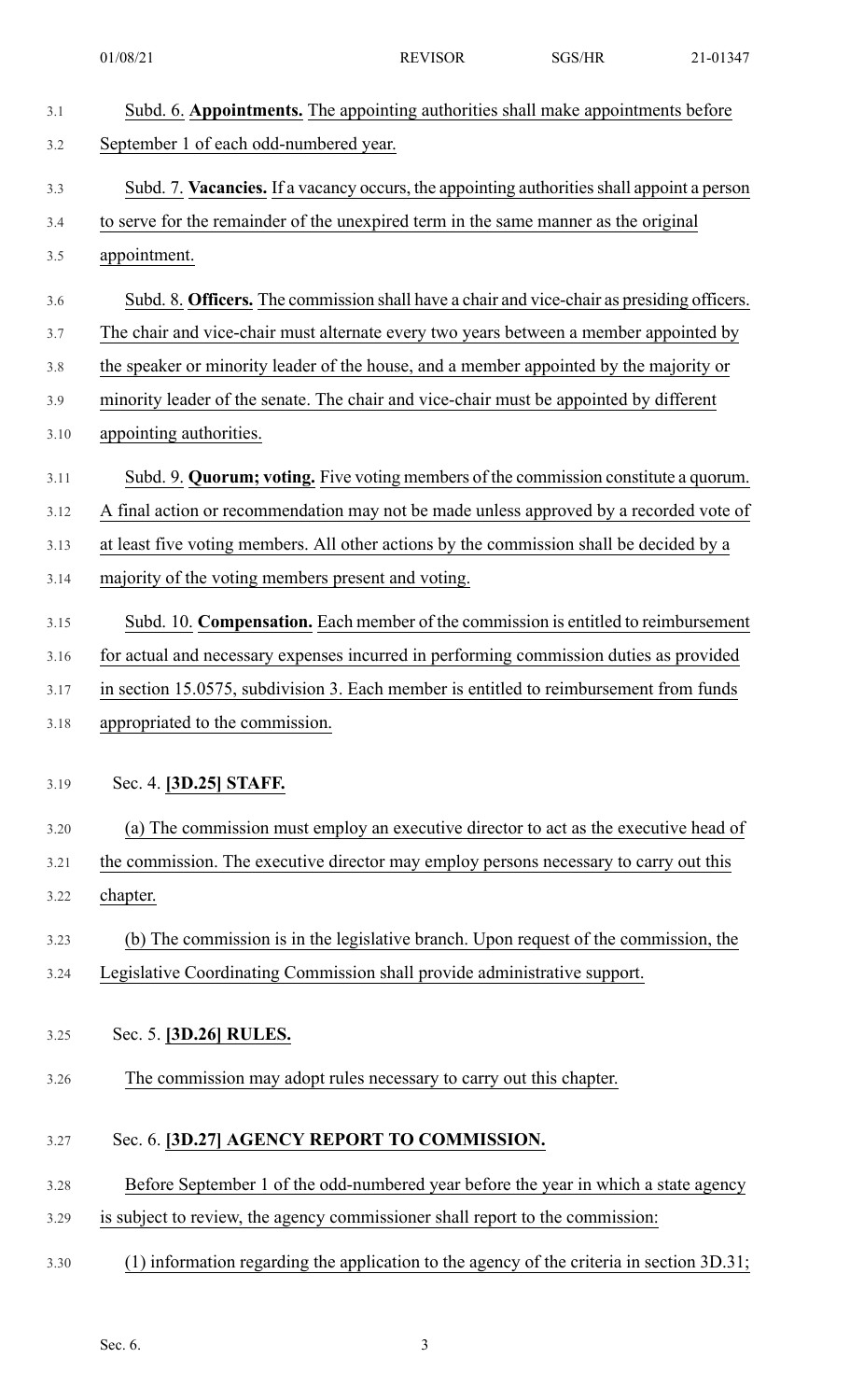| 4.1  | (2) a priority-based budget for the agency;                                                 |
|------|---------------------------------------------------------------------------------------------|
| 4.2  | (3) an inventory of all boards, commissions, committees, and other entities related to      |
| 4.3  | the agency; and                                                                             |
| 4.4  | (4) any other information that the agency commissioner considers appropriate or that is     |
| 4.5  | requested by the commission.                                                                |
|      |                                                                                             |
| 4.6  | Sec. 7. [3D.28] COMMISSION DUTIES.                                                          |
| 4.7  | Before January 1 of the year in which a state agency subject to this chapter and its        |
| 4.8  | advisory committees are subject to review, the commission shall:                            |
| 4.9  | (1) review and take action necessary to verify the reports submitted by the agency;         |
| 4.10 | (2) conduct a review of the agency based on the criteria provided in section 3D.31 and      |
| 4.11 | prepare a written report; and                                                               |
| 4.12 | (3) review the implementation of commission recommendations contained in the reports        |
| 4.13 | presented to the legislature during the preceding legislative session and the resulting     |
|      |                                                                                             |
| 4.14 | legislation.                                                                                |
|      |                                                                                             |
| 4.15 | Sec. 8. [3D.29] PUBLIC HEARINGS.                                                            |
| 4.16 | Before February 1 of the year a state agency subject to this chapter and its advisory       |
| 4.17 | committees are subject to review, the commission shall conduct public hearings concerning   |
| 4.18 | but not limited to the application to the agency of the criteria provided in section 3D.31. |
| 4.19 | Sec. 9. [3D.30] COMMISSION REPORT.                                                          |
| 4.20 | By February 1 of each odd-numbered year, the commission shall present to the legislature    |
| 4.21 | and the governor a report on the agencies and advisory committees reviewed. In the report   |
| 4.22 | the commission shall include:                                                               |
| 4.23 | (1) its findings regarding the criteria prescribed by section 3D.31;                        |
| 4.24 | (2) its recommendations based on the matters prescribed by section 3D.32; and               |
| 4.25 | (3) other information the commission considers necessary for a complete review of the       |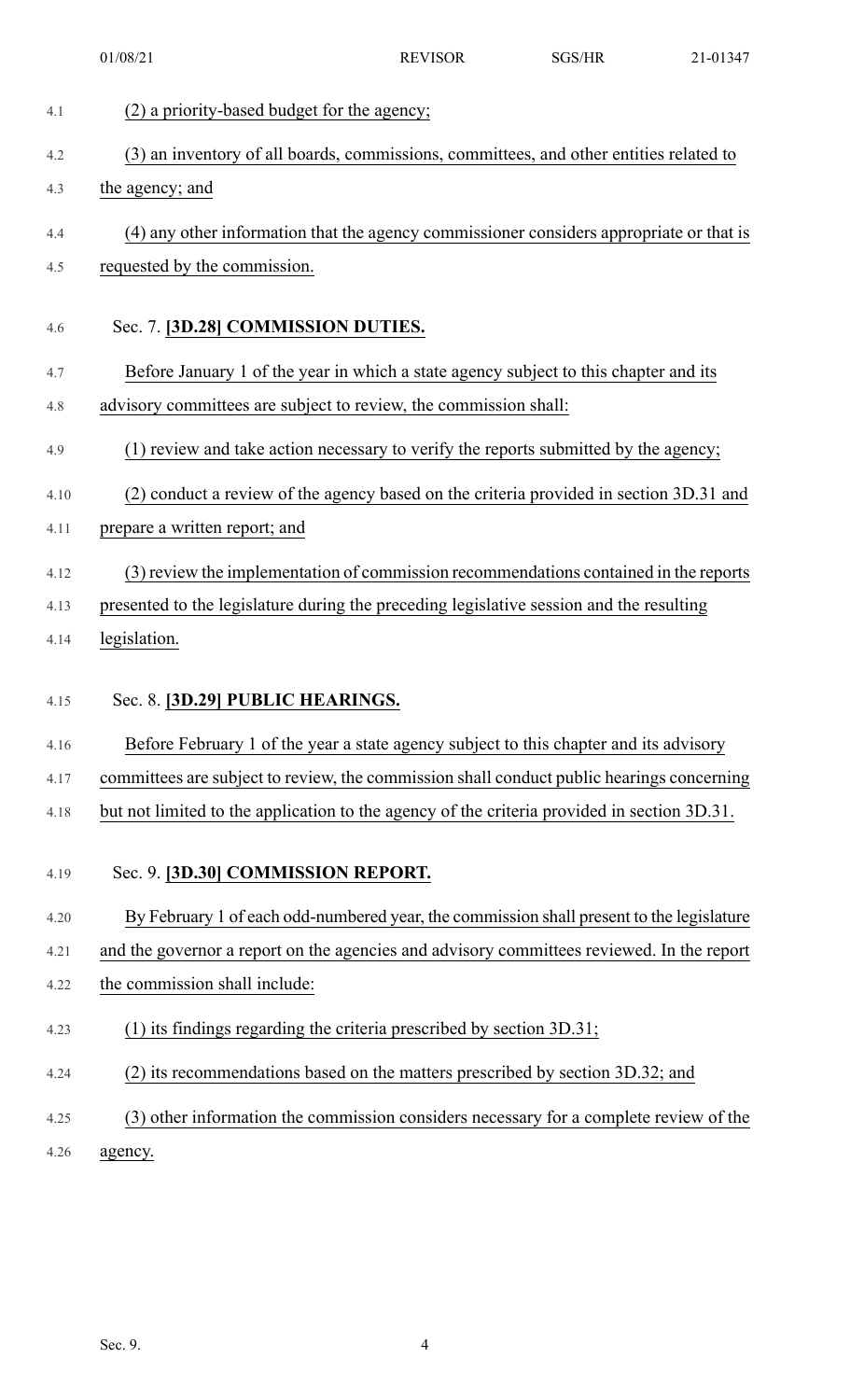| 5.1  | Sec. 10. [3D.31] CRITERIA FOR REVIEW.                                                          |
|------|------------------------------------------------------------------------------------------------|
| 5.2  | The commission and its staff shall consider the following criteria in determining whether      |
| 5.3  | a public need exists for the continuation of a state agency or its advisory committees or for  |
| 5.4  | the performance of the functions of the agency or its advisory committees:                     |
| 5.5  | (1) the efficiency and effectiveness with which the agency or the advisory committee           |
| 5.6  | operates;                                                                                      |
| 5.7  | (2) an identification of the mission, goals, and objectives intended for the agency or         |
| 5.8  | advisory committee and of the problem or need that the agency or advisory committee was        |
| 5.9  | intended to address and the extent to which the mission, goals, and objectives have been       |
| 5.10 | achieved and the problem or need has been addressed;                                           |
| 5.11 | (3) an identification of any activities of the agency in addition to those granted by statute  |
| 5.12 | and of the authority for those activities and the extent to which those activities are needed; |
| 5.13 | (4) an assessment of authority of the agency relating to fees, inspections, enforcement,       |
| 5.14 | and penalties;                                                                                 |
| 5.15 | (5) whether less restrictive or alternative methods of performing any function that the        |
| 5.16 | agency performs could adequately protect or provide service to the public;                     |
| 5.17 | (6) the extent to which the jurisdiction of the agency and the programs administered by        |
| 5.18 | the agency overlap or duplicate those of other agencies, the extent to which the agency        |
| 5.19 | coordinates with those agencies, and the extent to which the programs administered by the      |
| 5.20 | agency can be consolidated with the programs of other state agencies;                          |
| 5.21 | (7) the promptness and effectiveness with which the agency addresses complaints                |
| 5.22 | concerning entities or other persons affected by the agency, including an assessment of the    |
| 5.23 | agency's administrative hearings process;                                                      |
| 5.24 | (8) an assessment of the agency's rulemaking process and the extent to which the agency        |
| 5.25 | has encouraged participation by the public in making its rules and decisions as well as the    |
| 5.26 | extent to which the public participation has resulted in rules that benefit the public;        |
| 5.27 | (9) the extent to which the agency has complied with federal and state laws and applicable     |
| 5.28 | rules regarding equality of employment opportunity and the rights and privacy of individuals;  |
| 5.29 | (10) the extent to which the agency has complied with state law and applicable rules of        |
| 5.30 | any state agency regarding purchasing guidelines and programs for historically underutilized   |
| 5.31 | businesses;                                                                                    |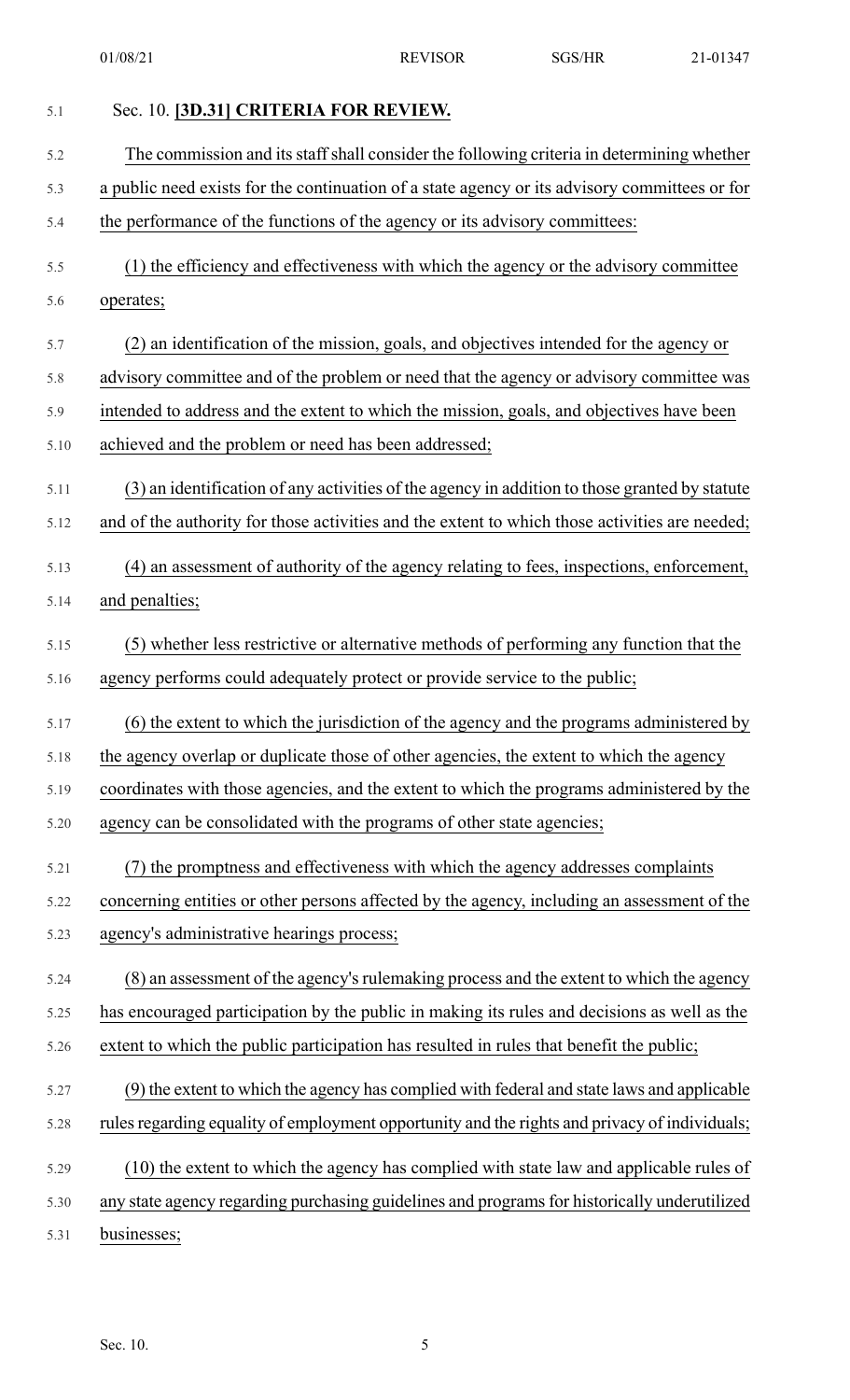|      | 01/08/21                                                                                   | <b>REVISOR</b>                                                                                | SGS/HR | 21-01347 |
|------|--------------------------------------------------------------------------------------------|-----------------------------------------------------------------------------------------------|--------|----------|
| 6.1  |                                                                                            | (11) the extent to which the agency issues and enforces rules relating to potential conflicts |        |          |
| 6.2  | of interest of its employees;                                                              |                                                                                               |        |          |
| 6.3  |                                                                                            | (12) the extent to which the agency complies with chapter 13 and follows records              |        |          |
| 6.4  | management practices that enable the agency to respond efficiently to requests for public  |                                                                                               |        |          |
| 6.5  | information; and                                                                           |                                                                                               |        |          |
| 6.6  |                                                                                            | (13) the effect of federal intervention or loss of federal funds if the agency is abolished.  |        |          |
| 6.7  | Sec. 11. [3D.32] RECOMMENDATIONS.                                                          |                                                                                               |        |          |
| 6.8  |                                                                                            | (a) In its report on a state agency required by section 3D.30, the commission shall make      |        |          |
| 6.9  | recommendations:                                                                           |                                                                                               |        |          |
| 6.10 |                                                                                            | (1) on the abolition, continuation, or reorganization of each affected state agency and       |        |          |
| 6.11 | its advisory committees and on the need for the performance of the functions of the agency |                                                                                               |        |          |
| 6.12 | and its advisory committees;                                                               |                                                                                               |        |          |
| 6.13 |                                                                                            | (2) on the consolidation, transfer, or reorganization of programs within state agencies       |        |          |
| 6.14 | not under review when the programs duplicate functions performed in agencies under review; |                                                                                               |        |          |
| 6.15 | and                                                                                        |                                                                                               |        |          |
| 6.16 |                                                                                            | (3) to improve the operations of the agency, its policy body, and its advisory committees,    |        |          |
| 6.17 | including management recommendations that do not require a change in the agency's enabling |                                                                                               |        |          |
| 6.18 | statute.                                                                                   |                                                                                               |        |          |
| 6.19 |                                                                                            | (b) The commission shall include the estimated fiscal impact of its recommendations           |        |          |
| 6.20 | and may recommend appropriation levels for certain programs to improve the operations      |                                                                                               |        |          |
| 6.21 | of the state agency.                                                                       |                                                                                               |        |          |
| 6.22 |                                                                                            | (c) The commission must work with the revisor of statutes and other legislative staff to      |        |          |
| 6.23 | prepare and submit draft legislation to the appropriate chairs and lead minority members   |                                                                                               |        |          |
| 6.24 | of legislative committees to carry out the commission's recommendations.                   |                                                                                               |        |          |
| 6.25 | Sec. 12. [3D.33] MONITORING OF RECOMMENDATIONS.                                            |                                                                                               |        |          |
| 6.26 |                                                                                            | During each legislative session, the staff of the commission shall monitor legislation        |        |          |
| 6.27 | affecting agencies that have undergone review and shall periodically report to the members |                                                                                               |        |          |
| 6.28 | of the commission on proposed changes which would modify prior recommendations of          |                                                                                               |        |          |
| 6.29 | the commission.                                                                            |                                                                                               |        |          |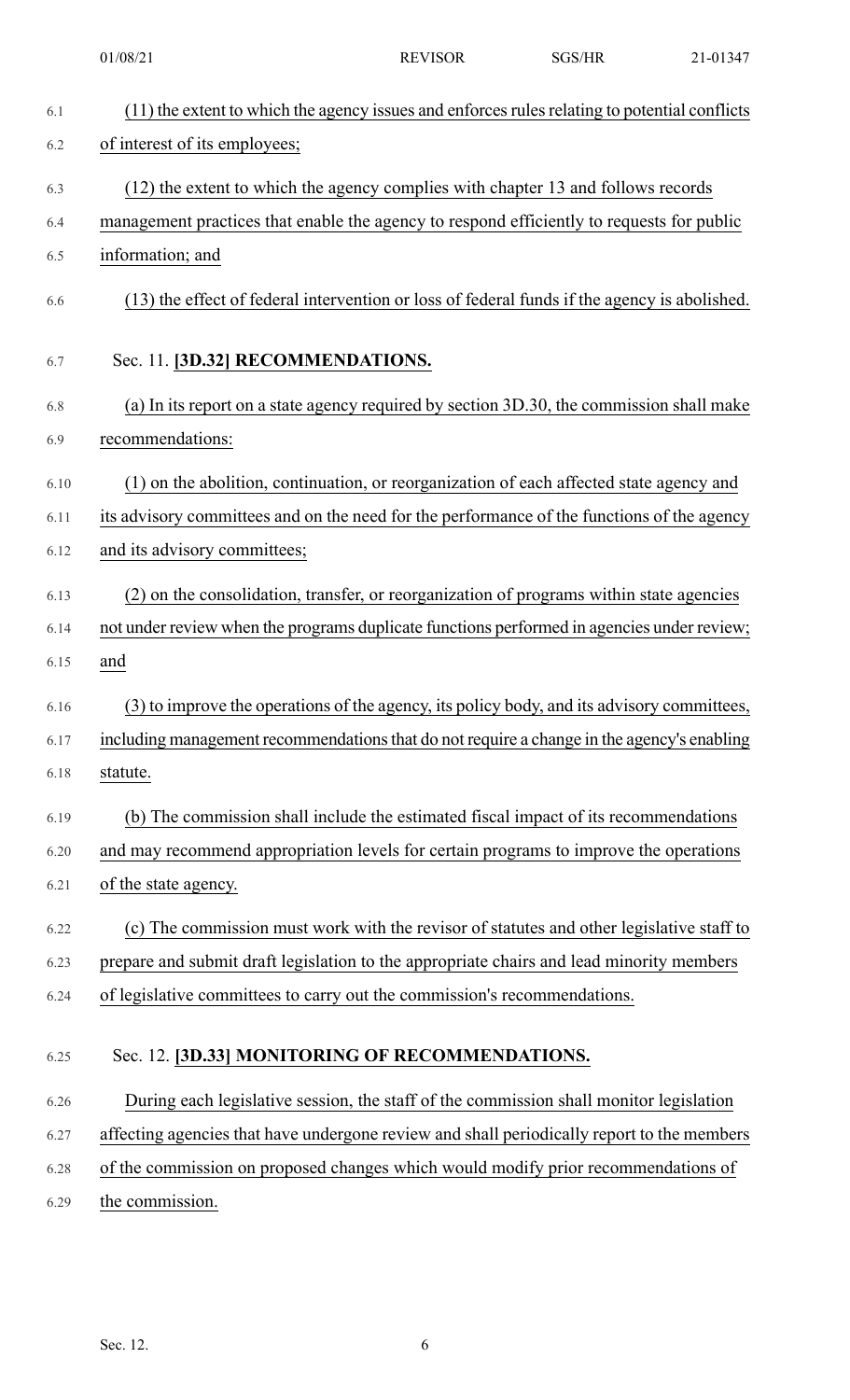| 7.1  | Sec. 13. [3D.34] REVIEW OF ADVISORY COMMITTEES.                                              |
|------|----------------------------------------------------------------------------------------------|
| 7.2  | An advisory committee, the primary function of which is to advise a particular state         |
| 7.3  | agency, is subject to review on the date set for review of the agency unless the advisory    |
| 7.4  | committee is expressly continued by law.                                                     |
| 7.5  | Sec. 14. [3D.35] CONTINUATION BY LAW.                                                        |
| 7.6  | During the regular session immediately before the review of a state agency or an advisory    |
| 7.7  | committee that is subject to this chapter, the legislature may enact legislation to continue |
| 7.8  | the agency or advisory committee for a period not to exceed 12 years. This chapter does      |
| 7.9  | not prohibit the legislature from:                                                           |
| 7.10 | (1) terminating a state agency or advisory committee subject to this chapter at a date       |
| 7.11 | earlier than that provided in this chapter; or                                               |
| 7.12 | (2) considering any other legislation relative to a state agency or advisory committee       |
| 7.13 | subject to this chapter.                                                                     |
| 7.14 | Sec. 15. [3D.36] PROCEDURE AFTER TERMINATION.                                                |
| 7.15 | Subdivision 1. Termination. Unless otherwise provided by law:                                |
| 7.16 | (1) if after review a state agency is abolished, the agency may continue in existence until  |
| 7.17 | June 30 of the following year to conclude its business;                                      |
| 7.18 | (2) abolishment does not reduce or otherwise limit the powers and authority of the state     |
| 7.19 | agency during the concluding year;                                                           |
| 7.20 | (3) a state agency is terminated and shall cease all activities at the expiration of the     |
| 7.21 | one-year period; and                                                                         |
| 7.22 | (4) all rules that have been adopted by the state agency expire at the expiration of the     |
| 7.23 | one-year period.                                                                             |
| 7.24 | Subd. 2. Funds of abolished agency or advisory committee. (a) Any unobligated and            |
| 7.25 | unexpended appropriations of an abolished agency or advisory committee lapse on June 30      |
| 7.26 | of the even-numbered year after abolishment.                                                 |
| 7.27 | (b) Except as provided in subdivision 4 or as otherwise provided by law, all money in        |
| 7.28 | a dedicated fund of an abolished state agency or advisory committee on June 30 of the        |
| 7.29 | even-numbered year after abolishment is transferred to the general fund. The part of the     |
| 7.30 | law dedicating the money to a specific fund of an abolished agency becomes void on June      |
| 7.31 | 30 of the even-numbered year after abolishment.                                              |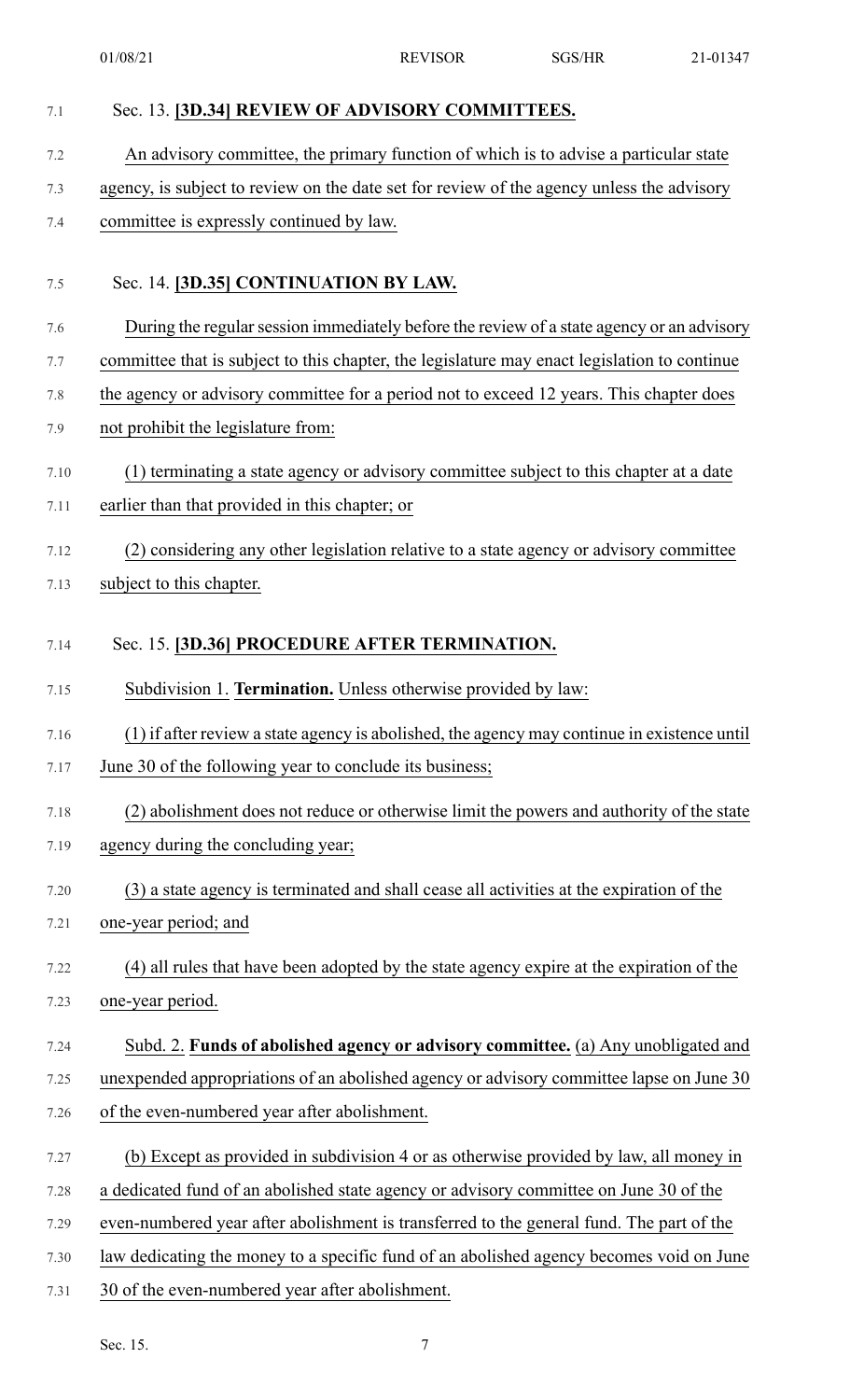8.3 and records in the custody of an abolished state agency or advisory committee on June 30

8.4 of the even-numbered year after abolishment must be transferred to the commissioner of

- 8.5 administration. If the governor designates an appropriate state agency, the property and
- 8.6 records must be transferred to the designated state agency.
- 8.7 Subd. 4. **Continuing obligations.** (a) The legislature recognizes the state's continuing 8.8 obligation to pay bonded indebtedness and all other obligations, including lease, contract,

8.9 and other written obligations, incurred by a state agency or advisory committee abolished

8.10 under this chapter, and this chapter does not impair or impede the payment of bonded

8.11 indebtedness and all other obligations, including lease, contract, and other written obligations,

8.12 in accordance with their terms. If an abolished state agency or advisory committee has

8.13 outstanding bonded indebtedness or other outstanding obligations, including lease, contract,

8.14 and other written obligations, the bonds and all other obligations, including lease, contract,

8.15 and other written obligations, remain valid and enforceable in accordance with their terms

8.16 and subject to all applicable terms and conditions of the laws and proceedings authorizing

- 8.17 the bonds and all other obligations, including lease, contract, and other written obligations.
- 8.18 (b) The governor shall designate an appropriate state agency that shall continue to carry 8.19 out all covenants contained in the bonds and in all other obligations, including lease, contract, 8.20 and other written obligations, and the proceedings authorizing them, including the issuance 8.21 of bonds, and the performance of all other obligations, including lease, contract, and other 8.22 written obligations, to complete the construction of projects or the performance of other 8.23 obligations, including lease, contract, and other written obligations.

8.24 (c) The designated state agency shall provide payment from the sources of payment of

8.25 the bonds in accordance with the terms of the bonds and shall provide payment from the

8.26 sources of payment of all other obligations, including lease, contract, and other written

8.27 obligations, in accordance with their terms, whether from taxes, revenues, or otherwise,

8.28 until the bonds and interest on the bonds are paid in full and all other obligations, including

- 8.29 lease, contract, and other written obligations, are performed and paid in full. If the
- 8.30 proceedings so provide, all funds established by laws or proceedings authorizing the bonds
- 8.31 or authorizing other obligations, including lease, contract, and other written obligations,
- 8.32 must remain with the comptroller or the previously designated trustees. If the proceedings

8.33 do not provide that the funds remain with the comptroller or the previously designated

8.34 trustees, the funds must be transferred to the designated state agency.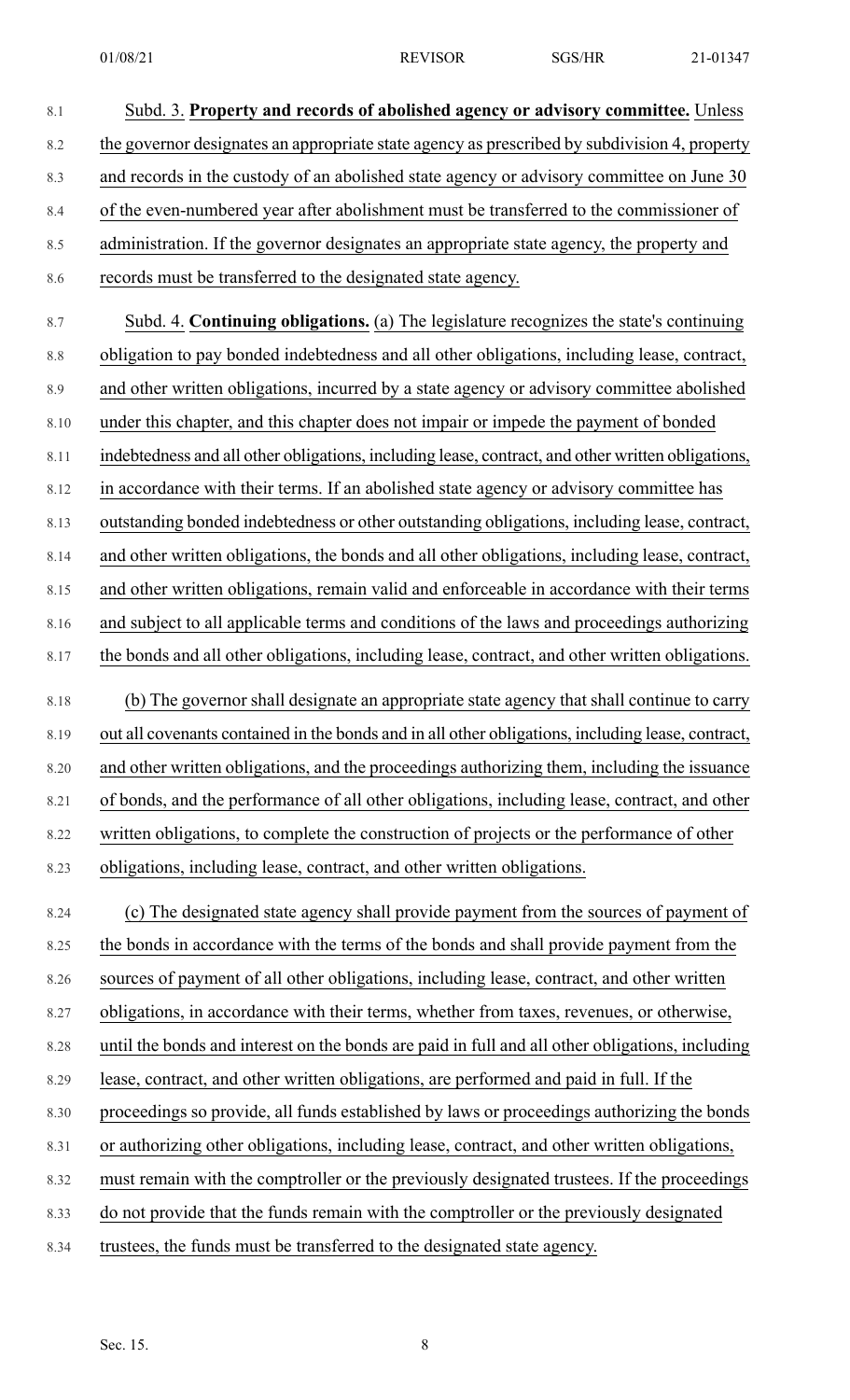| 9.1  | Sec. 16. [3D.37] ASSISTANCE OF AND ACCESS TO STATE AGENCIES.                                                                                                                                   |
|------|------------------------------------------------------------------------------------------------------------------------------------------------------------------------------------------------|
| 9.2  | The commission may request the assistance of state agencies and officers. When                                                                                                                 |
| 9.3  | assistance is requested, a state agency or officer shall assist the commission. In carrying out                                                                                                |
| 9.4  | its functions under this chapter, the commission or its designated staff member may inspect                                                                                                    |
| 9.5  | the records, documents, and files of any state agency.                                                                                                                                         |
|      |                                                                                                                                                                                                |
| 9.6  | Sec. 17. [3D.38] RELOCATION OF EMPLOYEES.                                                                                                                                                      |
| 9.7  | If an employee is displaced because a state agency or its advisory committee is abolished                                                                                                      |
| 9.8  | or reorganized, the state agency shall make a reasonable effort to relocate the displaced                                                                                                      |
| 9.9  | employee.                                                                                                                                                                                      |
| 9.10 | Sec. 18. [3D.39] SAVING PROVISION.                                                                                                                                                             |
|      |                                                                                                                                                                                                |
| 9.11 | Except as otherwise expressly provided, abolition of a state agency does not affect rights<br>and duties that matured, penalties that were incurred, civil or criminal liabilities that arose, |
| 9.12 |                                                                                                                                                                                                |
| 9.13 | or proceedings that were begun before the effective date of the abolition.                                                                                                                     |
| 9.14 | Sec. 19. [3D.40] REVIEW OF PROPOSED LEGISLATION CREATING AN                                                                                                                                    |
| 9.15 | <b>AGENCY.</b>                                                                                                                                                                                 |
| 9.16 | Each bill filed in a house of the legislature that would create a new state agency or a                                                                                                        |
| 9.17 | new advisory committee to a state agency shall be reviewed by the commission. The                                                                                                              |
| 9.18 | commission shall review the bill to determine if:                                                                                                                                              |
|      |                                                                                                                                                                                                |
| 9.19 | (1) the proposed functions of the agency or committee could be administered by one or                                                                                                          |
| 9.20 | more existing state agencies or advisory committees;                                                                                                                                           |
| 9.21 | (2) the form of regulation, if any, proposed by the bill is the least restrictive form of                                                                                                      |
| 9.22 | regulation that will adequately protect the public;                                                                                                                                            |
| 9.23 | (3) the bill provides for adequate public input regarding any regulatory function proposed                                                                                                     |
| 9.24 | by the bill; and                                                                                                                                                                               |
| 9.25 | (4) the bill provides for adequate protection against conflicts of interest within the agency                                                                                                  |
| 9.26 | or committee.                                                                                                                                                                                  |
| 9.27 | Sec. 20. [3D.41] EXPIRATION AND REVIEW.                                                                                                                                                        |
| 9.28 | Subdivision 1. Group 1. The following agencies expire on June 30, 2023, and are subject                                                                                                        |
| 9.29 | to review before June 30, 2023: Department of Health, Department of Human Rights,                                                                                                              |
| 9.30 | Department of Human Services, all health-related licensing boards listed in section 214.01,                                                                                                    |
|      |                                                                                                                                                                                                |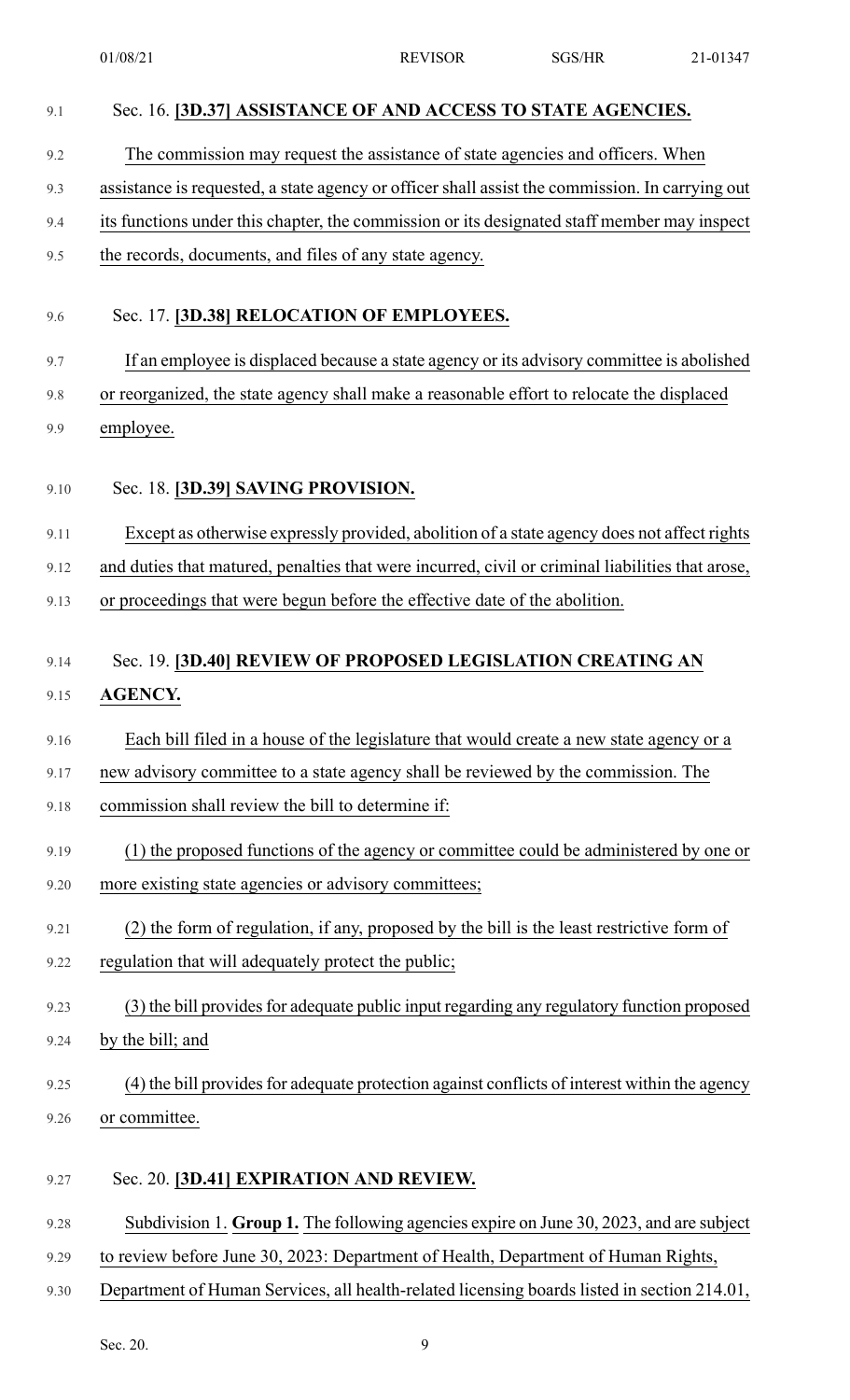- 10.1 the councils established in section 15.0145, Indian Affairs Council, Council on Disabilities, 10.2 and all advisory groups associated with these agencies. 10.3 Subd. 2. **Group 2.** The following agencies expire on June 30, 2025, and are subject to 10.4 review before June 30, 2025: Department of Education, Professional Educator Licensing 10.5 and Standards Board, Minnesota Office of Higher Education, and all advisory groups 10.6 associated with these agencies. 10.7 Subd. 3. **Group 3.** The following agencies expire on June 30, 2027, and are subject to 10.8 review before June 30, 2027: Department of Commerce, Department of Employment and 10.9 Economic Development, Department of Labor and Industry, all non-health-related licensing 10.10 boards listed in section 214.01 except as otherwise provided in this section, Explore 10.11 Minnesota Tourism, Public Utilities Commission, Department of Iron Range Resources 10.12 and Rehabilitation, Bureau of Mediation Services, Amateur Sports Commission, and all 10.13 advisory groups associated with these agencies. 10.14 Subd. 4. **Group 4.** The following agencies expire on June 30, 2029, and are subject to 10.15 review before June 30, 2029: Department of Corrections, Department of Public Safety, 10.16 Department of Transportation, Peace Officer Standards and Training Board, Corrections 10.17 Ombudsman, and all advisory groups associated with these agencies. 10.18 Subd. 5. **Group 5.** The following agencies expire on June 30, 2031, and are subject to 10.19 review before June 30, 2031: Department of Agriculture, Department of Natural Resources, 10.20 Pollution Control Agency, Board of Animal Health, Board of Water and Soil Resources, 10.21 and all advisory groups associated with these agencies. 10.22 Subd. 6. **Group 6.** The following agencies expire on June 30, 2033, and are subject to 10.23 review before June 30, 2033: Department of Administration, Department of Management 10.24 and Budget, Department of Military Affairs, Department of Revenue, Department of Veterans 10.25 Affairs, Arts Board, Minnesota Zoo, Office of Administrative Hearings, Campaign Finance 10.26 and Public Disclosure Board, Capitol Area Architectural and Planning Board, Office of 10.27 Enterprise Technology, Minnesota Racing Commission, and all advisory groups associated 10.28 with these agencies. 10.29 Subd. 7. **Other groups.** The commission may review, under the criteria in section 3D.31, 10.30 and propose to the legislature an expiration date for any agency, board, commission, or
- 10.31 program not listed in this section.